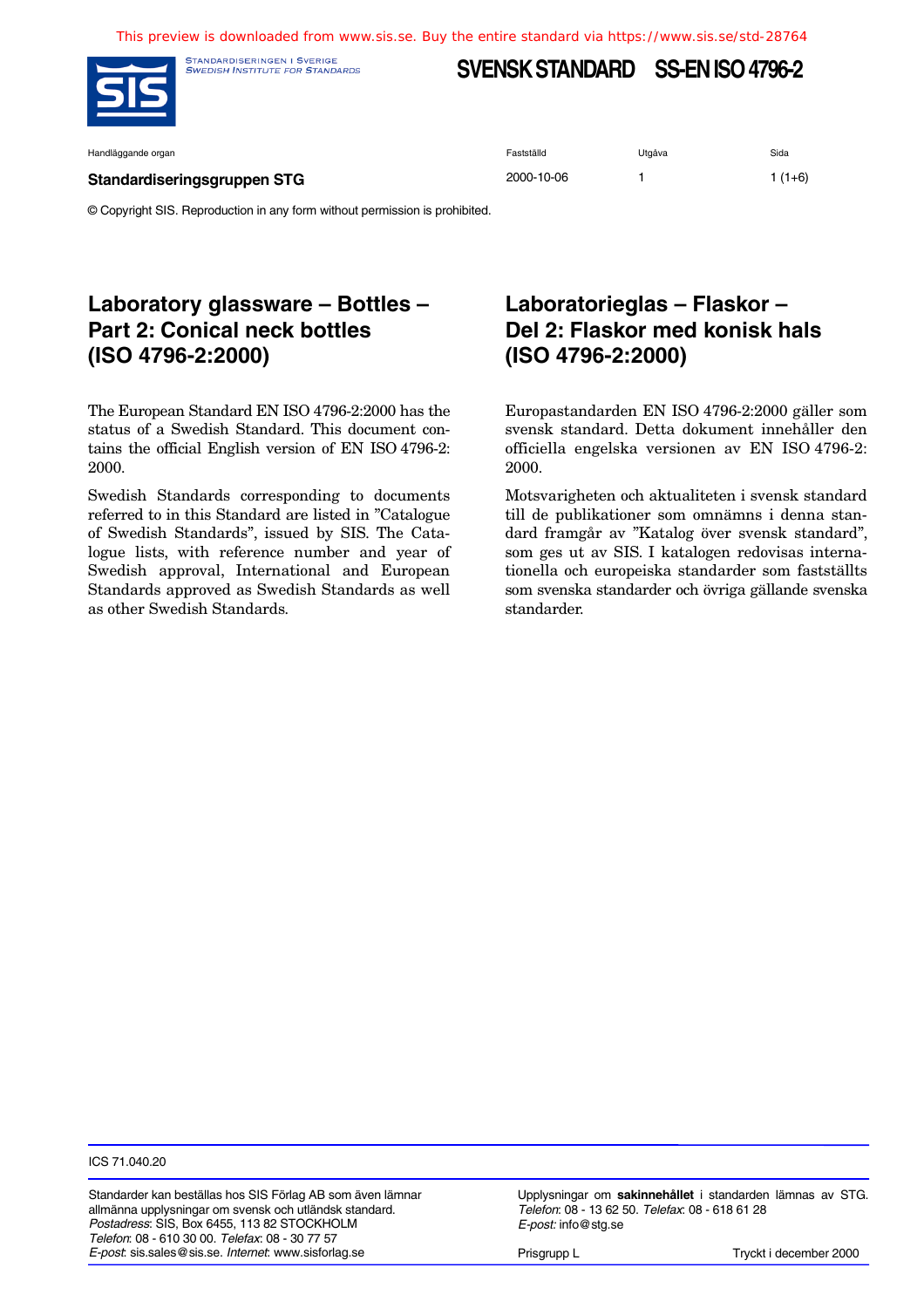This preview is downloaded from www.sis.se. Buy the entire standard via https://www.sis.se/std-28764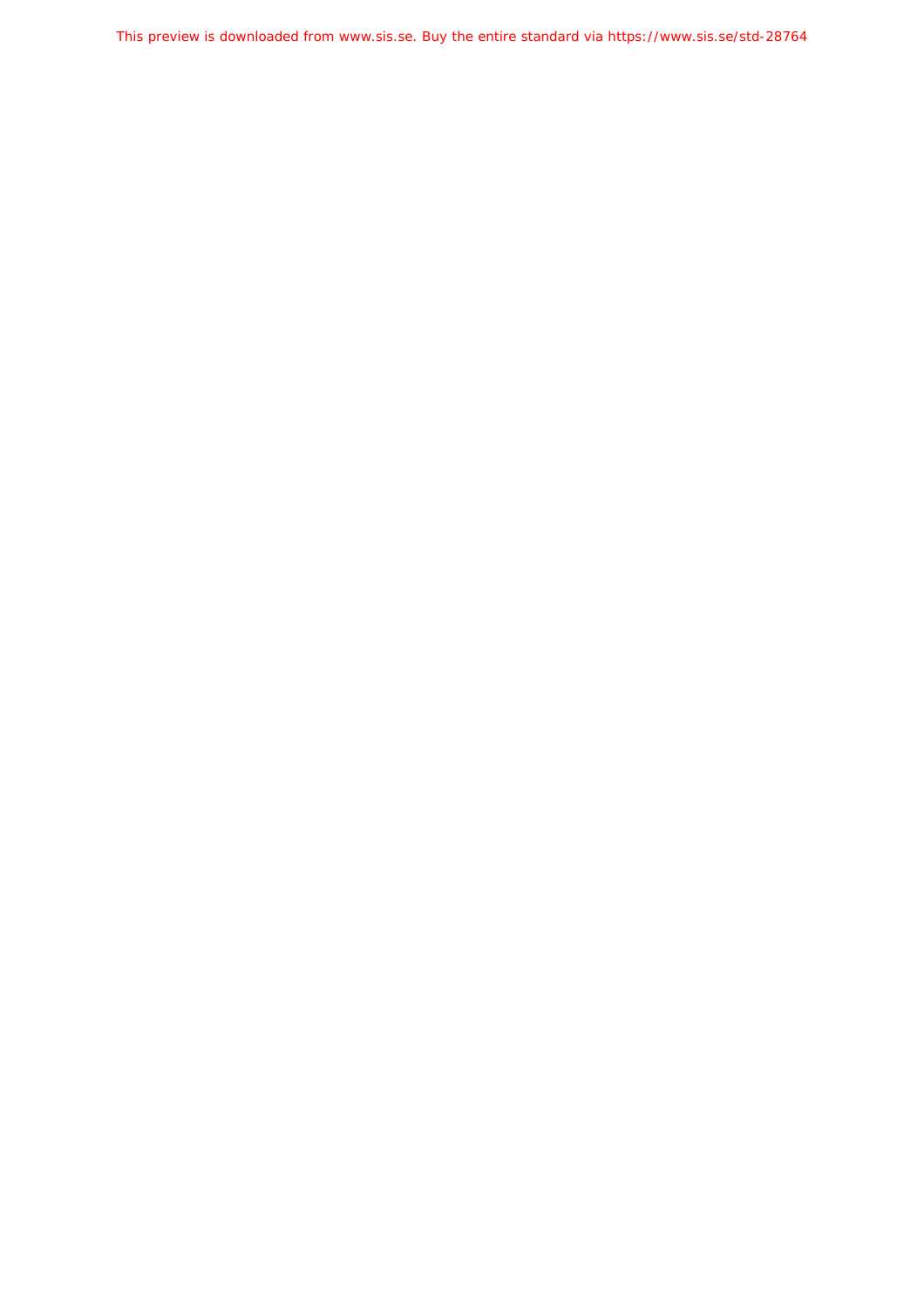# EUROPEAN STANDARD NORME EUROPÉENNE EUROPÄISCHE NORM

# **EN ISO 4796-2**

April 2000

ICS 71.040.20

English version

### Laboratory glassware - Bottles - Part 2: Conical neck bottles (ISO 4796-2:2000)

Verrerie de laboratoire - Flacons - Partie 2: Flacons à col conique (ISO 4796-2:2000)

Laborgeräte aus Glas - Flaschen - Teil 2: Flaschen mit konischem Hals (ISO 4796-2:2000)

This European Standard was approved by CEN on 1 April 2000.

CEN members are bound to comply with the CEN/CENELEC Internal Regulations which stipulate the conditions for giving this European Standard the status of a national standard without any alteration. Up-to-date lists and bibliographical references concerning such national standards may be obtained on application to the Central Secretariat or to any CEN member.

This European Standard exists in three official versions (English, French, German). A version in any other language made by translation under the responsibility of a CEN member into its own language and notified to the Central Secretariat has the same status as the official versions.

CEN members are the national standards bodies of Austria, Belgium, Czech Republic, Denmark, Finland, France, Germany, Greece, Iceland, Ireland, Italy, Luxembourg, Netherlands, Norway, Portugal, Spain, Sweden, Switzerland and United Kingdom.



EUROPEAN COMMITTEE FOR STANDARDIZATION COMITÉ EUROPÉEN DE NORMALISATION EUROPÄISCHES KOMITEE FÜR NORMUNG

**Central Secretariat: rue de Stassart, 36 B-1050 Brussels**

© 2000 CEN All rights of exploitation in any form and by any means reserved worldwide for CEN national Members.

Ref. No. EN ISO 4796-2:2000 E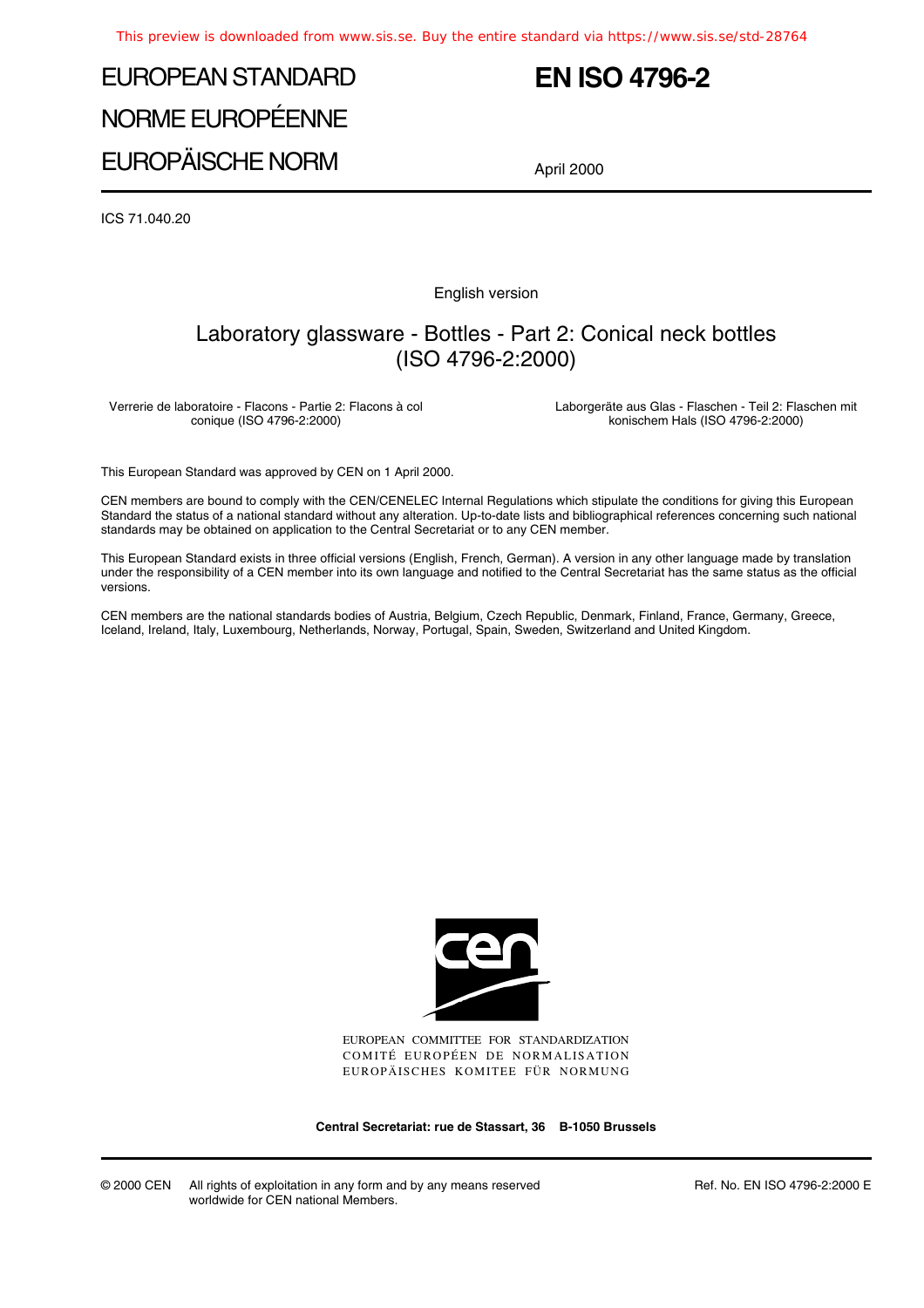Page 2 EN ISO 4796-2:2000

### **Foreword**

The text of the International Standard ISO 4796-2:2000 has been prepared by Technical Committee ISO/TC 48 "Laboratory glassware and related apparatus" in collaboration with Technical Committee CEN/TC 332 "Laboratory equipment", the secretariat of which is held by DIN.

This European Standard shall be given the status of a national standard, either by publication of an identical text or by endorsement, at the latest by October 2000, and conflicting national standards shall be withdrawn at the latest by October 2000.

According to the CEN/CENELEC Internal Regulations, the national standards organizations of the following countries are bound to implement this European Standard: Austria, Belgium, Czech Republic, Denmark, Finland, France, Germany, Greece, Iceland, Ireland, Italy, Luxembourg, Netherlands, Norway, Portugal, Spain, Sweden, Switzerland and the United Kingdom.

**NOTE FROM CEN/CS:** The foreword is susceptible to be amended on reception of the German language version. The confirmed or amended foreword, and when appropriate, the normative annex ZA for the references to international publications with their relevant European publications will be circulated with the German version.

### **Endorsement notice**

The text of the International Standard ISO 4796-2:2000 was approved by CEN as a European Standard without any modification.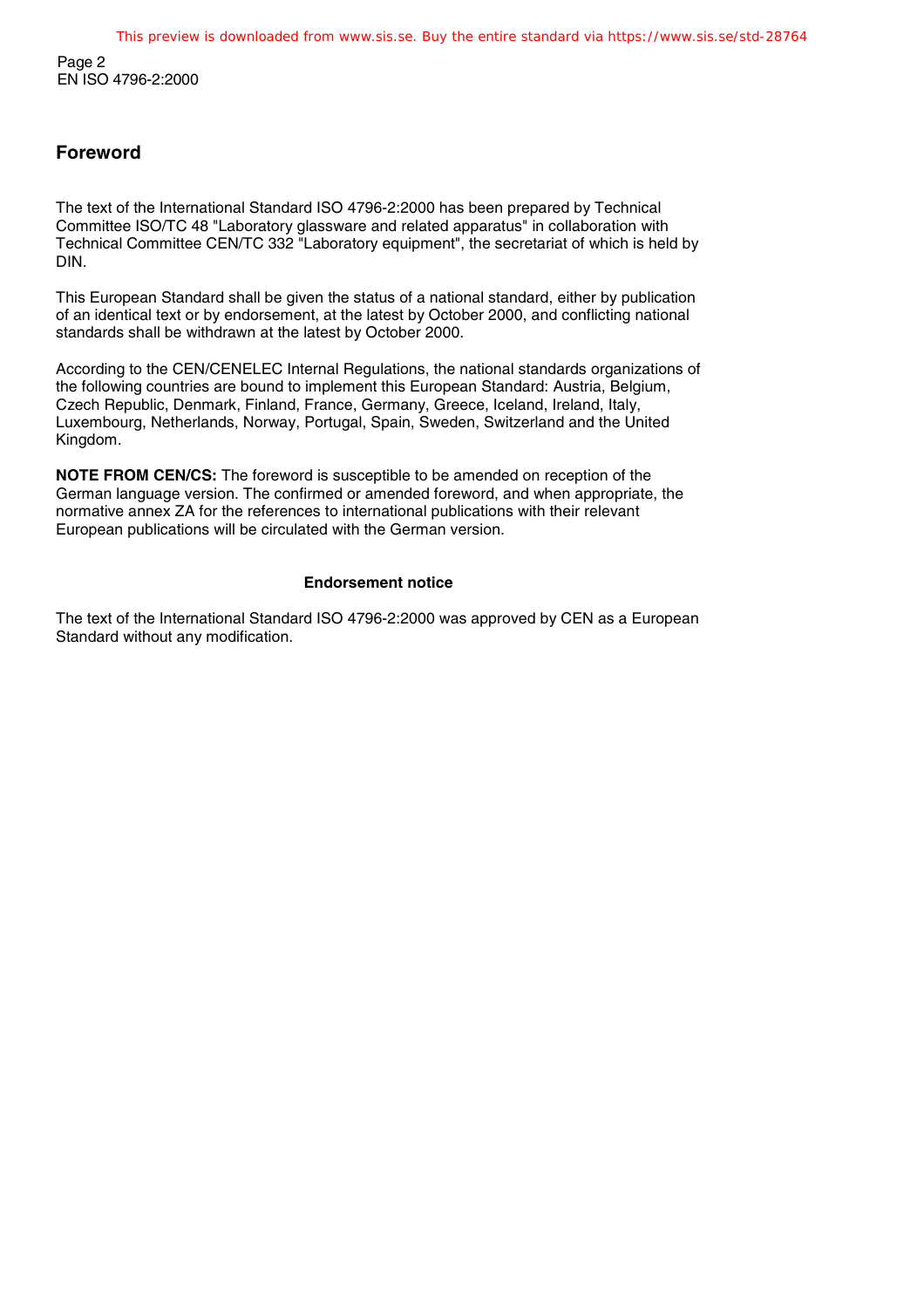Page 3 EN ISO 4796-2:2000

# **Laboratory glassware — Bottles —**

# Part 2: **Conical neck bottles**

### **1 Scope**

This part of ISO 4796 specifies a series of bottles with a conical, wide or narrow neck with or without ground joints, suitable for the storage of liquid and solid chemicals and reagents in general laboratory use.

### **2 Normative references**

The following normative documents contain provisions which, through reference in this text, constitute provisions of this part of ISO 4796. For dated references, subsequent amendments to, or revisions of, any of these publications do not apply. However, parties to agreements based on this part of ISO 4796 are encouraged to investigate the possibility of applying the most recent editions of the normative documents indicated below. For undated references, the latest edition of the normative document referred to applies. Members of ISO and IEC maintain registers of currently valid International Standards.

ISO 383:1976, Laboratory glassware — Interchangeable conical ground joints.

ISO 719:1985, Glass — Hydrolytic resistance of glass grains at 98 °C — Method of test and classification.

ISO 3585:1998, Borosilicate glass 3.3 — Properties.

ISO 4796-1:2000, Laboratory glassware — Bottles — Part 1: Screw-neck bottles.

### **3 Types and capacities**

- **3.1** There are four types of conical neck bottles specified in this part of ISO 4796:
- type WS: wide-necked bottles with a conical socket;
- type WJ: wide-necked bottles with an interchangeable conical ground joint;
- type NS: narrow-necked bottles with a conical socket;
- type NJ: narrow-necked bottles with an interchangeable conical ground joint.
- **3.2** The nominal capacities of conical neck bottles shall be chosen from the following series:
- $-$  wide-necked bottles: 50 ml  $-$  100 ml  $-$  250 ml  $-$  500 ml  $-$  1 000 ml and 2 000 ml;
- $-$  narrow-necked bottles: 25 ml  $-$  30 ml  $-$  50 ml  $-$  100 ml  $-$  250 ml  $-$  500 ml  $-$  1 000 ml  $-$  2 000 ml  $-$ 2 500 ml — 5 000 ml — 10 000 ml and 20 000 ml.